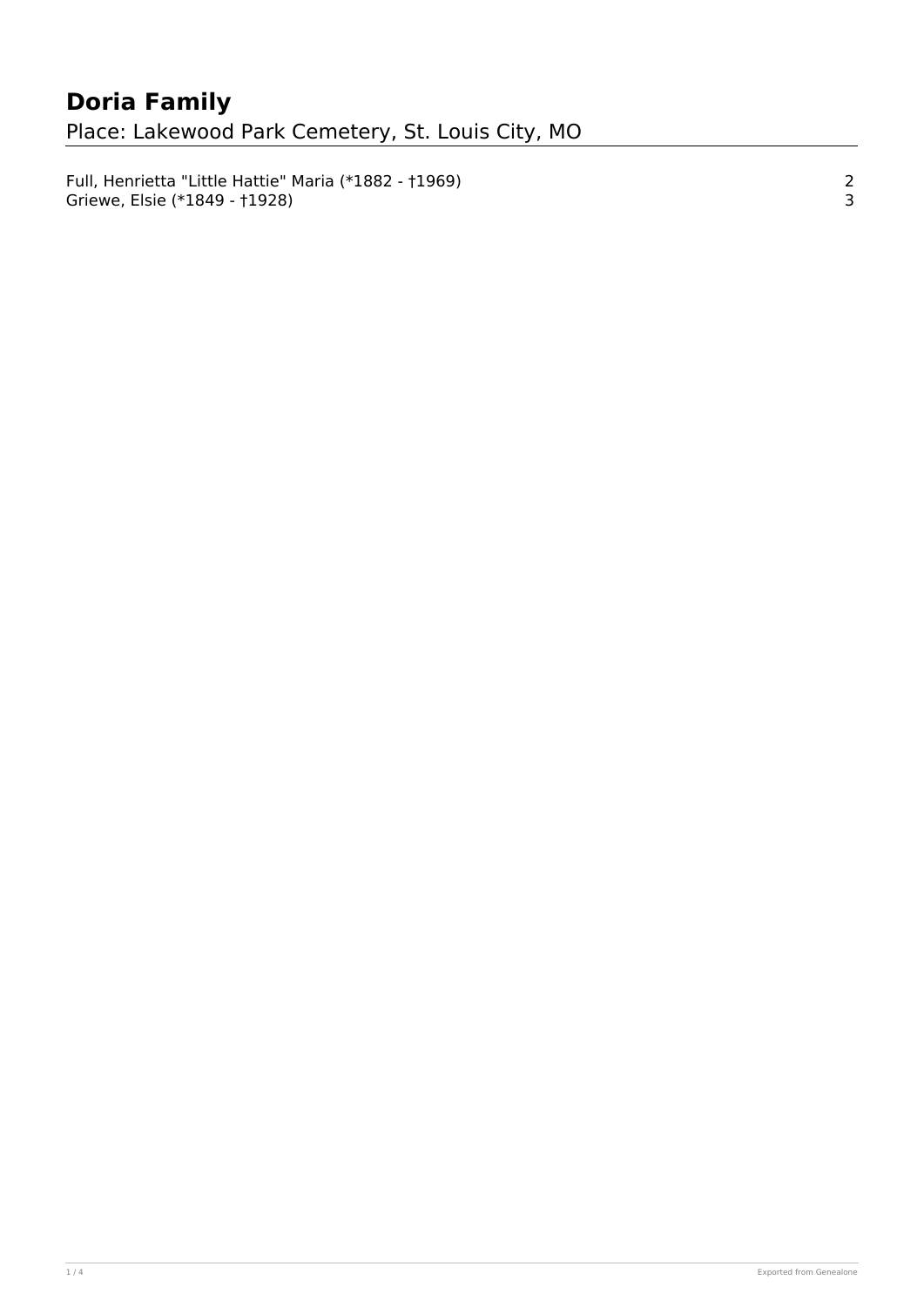## <span id="page-1-0"></span>**Henrietta "Little Hattie" Maria Full**

\*Feb 7, 1882 - †Jul 4, 1969

| Father:       | Franz M. Full (*? - †1901)                                                                                                                                                                                                                                                                                                                                              |
|---------------|-------------------------------------------------------------------------------------------------------------------------------------------------------------------------------------------------------------------------------------------------------------------------------------------------------------------------------------------------------------------------|
| Mother:       | Elsie Griewe (*1849 - †1928)                                                                                                                                                                                                                                                                                                                                            |
| Siblings:     | Jack Full (*? - †1969)<br>Amanda Full (*1879 - †1969)<br>Albert Louis Full (*1884 - †?)<br>Heinrich August Full (*1886 - †?)<br>Minette Full (*1889 - †1969)                                                                                                                                                                                                            |
| Wives:        | Ernest C. Krause (*1875 - †?)<br>Joseph Niemeyer (*1878 - †1969)                                                                                                                                                                                                                                                                                                        |
| Birth:        | Feb 7, 1882                                                                                                                                                                                                                                                                                                                                                             |
| Confirmation: | Mar 29, 1896<br>Trinity Lutheran Church, St. Louis City, MO                                                                                                                                                                                                                                                                                                             |
| Wedding:      | Jun 30, 1910<br>Holy Ghost Church, St. Louis City, MO<br>(Ernest C. Krause)                                                                                                                                                                                                                                                                                             |
| Wedding:      | May 16, 1928<br>Jefferson City, MO<br>(Joseph Niemeyer)                                                                                                                                                                                                                                                                                                                 |
| Death:        | Jul 4, 1969                                                                                                                                                                                                                                                                                                                                                             |
| Funeral:      | Lakewood Park Cemetery, St. Louis City, MO                                                                                                                                                                                                                                                                                                                              |
| Note:         | a) Obituary:<br>"NIEMEYER. Hattie Neimeyer (nee Full), Fri. July 4, 1969, wife<br>of the late Joseph Niemeyer, dear sister of Jack Full and<br>Minette Richter and the late Amanda Rueger, our dear<br>sister-in-law, aunt and cousin.<br>Funeral from KUTIS Funeral Home, 2906 Gravois. Mon. July 7,<br>2:30pm. Interment Lakewook Park Cemetery. In parlors Sun. 2pm" |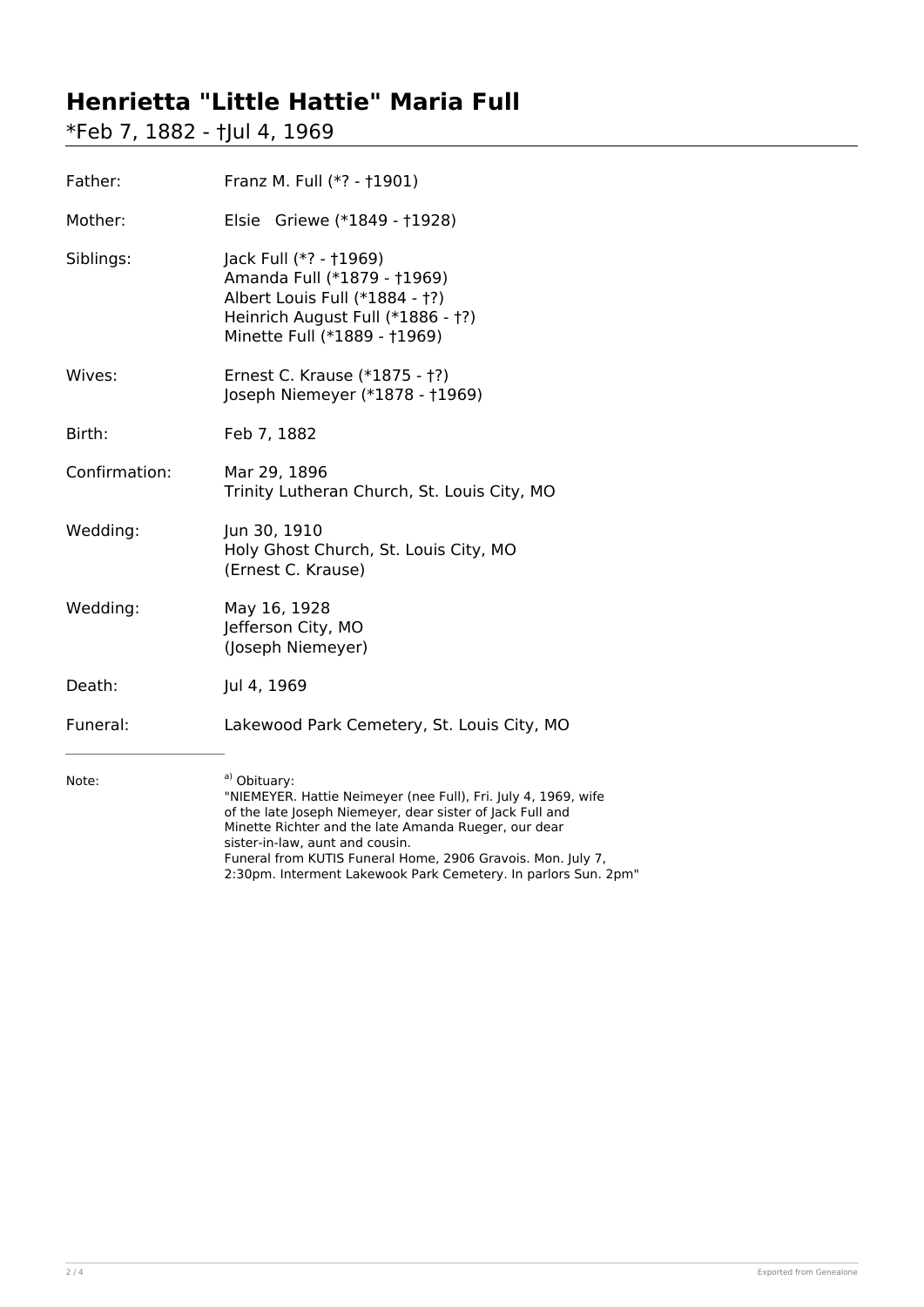## <span id="page-2-0"></span>**Elsie Griewe**

\*Nov 19, 1849 - †Nov 22, 1928

| Father:   | August William Griewe (*1819 - †1891)                                                                                                                                                                                                                                                                                                                                                                                                                                                                                                                                                                                                                                                                                                                                                                                                                                                                                                                                                                                                                                                                                                                                                                   |
|-----------|---------------------------------------------------------------------------------------------------------------------------------------------------------------------------------------------------------------------------------------------------------------------------------------------------------------------------------------------------------------------------------------------------------------------------------------------------------------------------------------------------------------------------------------------------------------------------------------------------------------------------------------------------------------------------------------------------------------------------------------------------------------------------------------------------------------------------------------------------------------------------------------------------------------------------------------------------------------------------------------------------------------------------------------------------------------------------------------------------------------------------------------------------------------------------------------------------------|
| Mother:   | Christina Kassebaum (*1820 - †1908)                                                                                                                                                                                                                                                                                                                                                                                                                                                                                                                                                                                                                                                                                                                                                                                                                                                                                                                                                                                                                                                                                                                                                                     |
| Siblings: | Anna Griewe (*? - †?)<br>Doris Augusta Griewe (*1854 - †1927)<br>August Henry Griewe (*1854 - †1933)<br>Sophie Griewe (*1854 - †?)<br>Minna Griewe (*1858 - †1943)                                                                                                                                                                                                                                                                                                                                                                                                                                                                                                                                                                                                                                                                                                                                                                                                                                                                                                                                                                                                                                      |
| Husband:  | Franz M. Full (*? - †1901)                                                                                                                                                                                                                                                                                                                                                                                                                                                                                                                                                                                                                                                                                                                                                                                                                                                                                                                                                                                                                                                                                                                                                                              |
| Children: | Jack Full (*? - †1969)<br>Amanda Full (*1879 - †1969)<br>Henrietta "Little Hattie" Maria Full (*1882 - †1969)<br>Albert Louis Full (*1884 - †?)<br>Heinrich August Full (*1886 - †?)<br>Minette Full (*1889 - †1969)                                                                                                                                                                                                                                                                                                                                                                                                                                                                                                                                                                                                                                                                                                                                                                                                                                                                                                                                                                                    |
| Birth:    | Nov 19, 1849<br>Germany                                                                                                                                                                                                                                                                                                                                                                                                                                                                                                                                                                                                                                                                                                                                                                                                                                                                                                                                                                                                                                                                                                                                                                                 |
| Wedding:  | Dec 16, 1873<br>(Franz M. Full)                                                                                                                                                                                                                                                                                                                                                                                                                                                                                                                                                                                                                                                                                                                                                                                                                                                                                                                                                                                                                                                                                                                                                                         |
| Death:    | Nov 22, 1928<br>Jefferson City, Cole Co, MO                                                                                                                                                                                                                                                                                                                                                                                                                                                                                                                                                                                                                                                                                                                                                                                                                                                                                                                                                                                                                                                                                                                                                             |
| Funeral:  | Nov 23, 1928<br>Lakewood Park Cemetery, St. Louis City, MO                                                                                                                                                                                                                                                                                                                                                                                                                                                                                                                                                                                                                                                                                                                                                                                                                                                                                                                                                                                                                                                                                                                                              |
| Note:     | a) or Eliza<br>Elsie on death certif<br>Eliza on marriage certif<br>"Mourners: 3 daughters, 5 sons."<br>Jefferson County Record<br>Hillsboro, Mo., April 27, 1911<br><b>CIRCUIT COURT DOCKET</b><br>May Term, 1911 : : : : Beginning Monday, May 8.<br>KLEINSCHMIDT & REPPY Mina BURKENMEIER et al Partition<br>$80$ vs<br>August GRIEVE et al<br>Jefferson County Record<br>Hillsboro, MO., March 30, 1911<br>$\sim$ Order of Publication $\sim$<br>to the Circuit Court of Jefferson County, Mo., in vacation, February 10th, 1911.<br>Mina BARKEMEIER and Henry BARKEMEIER, her husband, Auguste SCHULZE and Louis SCHULZE her<br>husband, Elise FULL and Meta LIEBHOLTZ, Plaintiffs,<br>VS.<br>August GRIEWE and Else GRIEWE, his wife and Samuel LIEBHOLTZ, Defendants,<br>Now at this day come the plaintiffs herein herein[sic] by their attorneys, and file petition alleging,<br>among other things, that defendant Samuel LIEBHOLTZ has absconded and absented himself from<br>his usual place of abode in this state; whereupon, it is ordered by the undersigned clerk of said court,<br>in vacation, that said defendant be notified by publication that plaintiff's have commenced a suit |